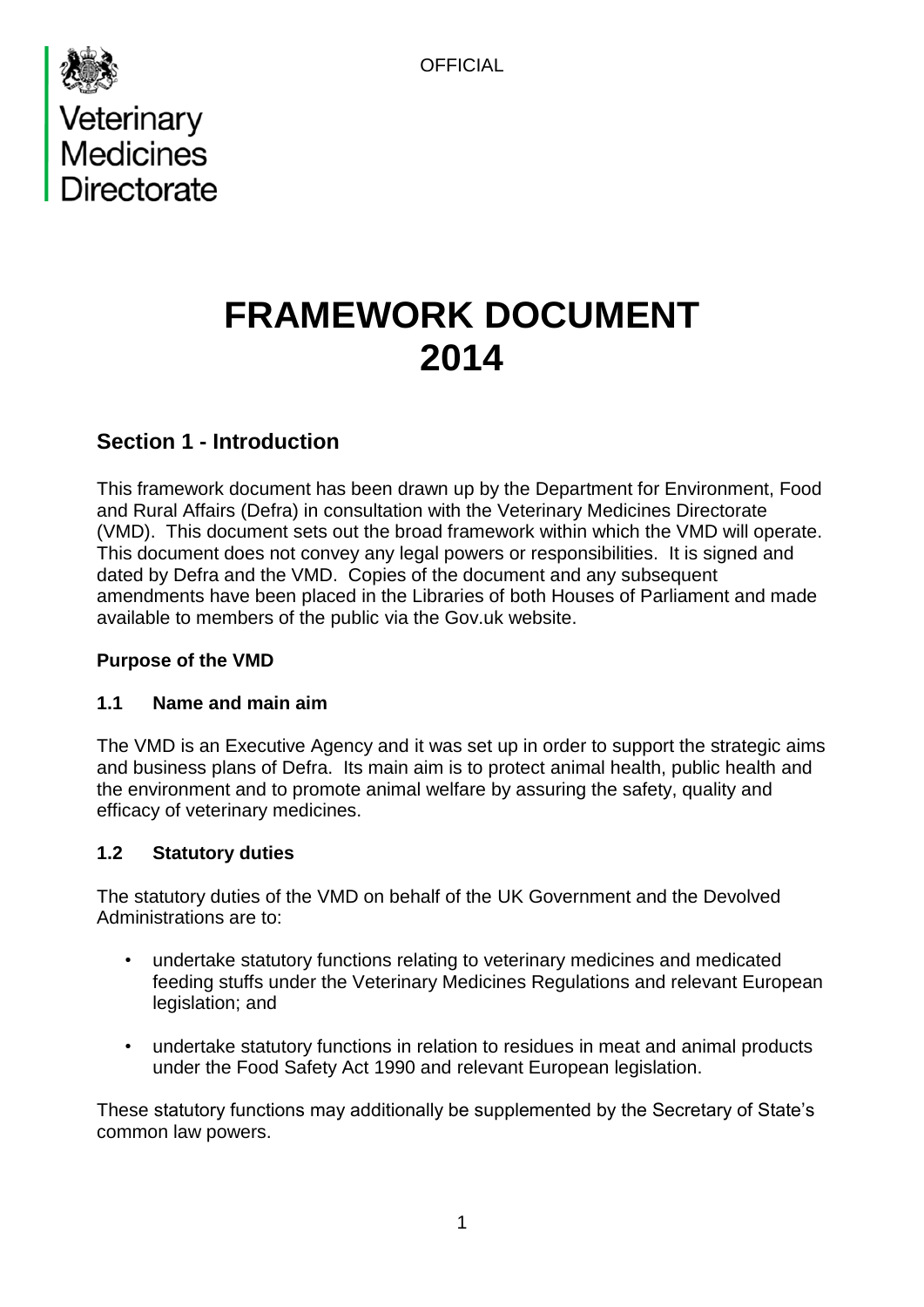# **1.3 Strategic aims**

The VMD contributes to Defra's priority to support and develop British farming and encourage sustainable food production. The VMD regulates veterinary medicines in the UK. It has overall responsibility in the UK for veterinary medicines policy and in England for animal health aspects of antimicrobial resistance in the broader context of Defra's animal health and welfare responsibilities and the contribution this makes to safeguarding public health. The VMD strategic aims are to:

**Aim 1** - Ensure that veterinary medicines are:

- assessed for quality, safety and efficacy;
- produced at suitable premises; and
- that the benefits arising from their use outweigh the associated risks to the environment, public and target species.

**Aim 2** – As policy lead use its expertise, knowledge and evidence to influence EU and international decision-making on veterinary medicines.

**Aim 3** – Keep the framework of domestic legislation up-to-date, in particular the Veterinary Medicines Regulations.

**Aim 4** – Contribute to a cohesive, cross-government "One Health" approach to antimicrobial resistance through leading the coordination and development of Defra's policy and surveillance programmes.

# **Section 2 - Governance and accountability**

# **2. VMD legal origins of powers and duties**

# **2.1 Part of Act which empowers the Agency**

The VMD fulfils the functions of the Secretary of State for Defra in relation to veterinary medicines and medicated feeding stuffs in secondary legislation made under the European Communities Act 1972 and relevant EC legislation. It also fulfils those functions in relation to residues in meat and animal products under the Food Safety Act 1990. These statutory functions may additionally be supplemented by the Secretary of State's common law powers.

#### **3. Overall aims**

#### **3.1 Aims**

The Secretary of State has agreed that, subject to paragraph 1.3 of this Framework Document, the aims of VMD should be as follows:

• work for greater international co-operation and react to increasing globalisation in terms of the source of active ingredients as well as responding to the challenges in the area of security and continuity of supply of medicines;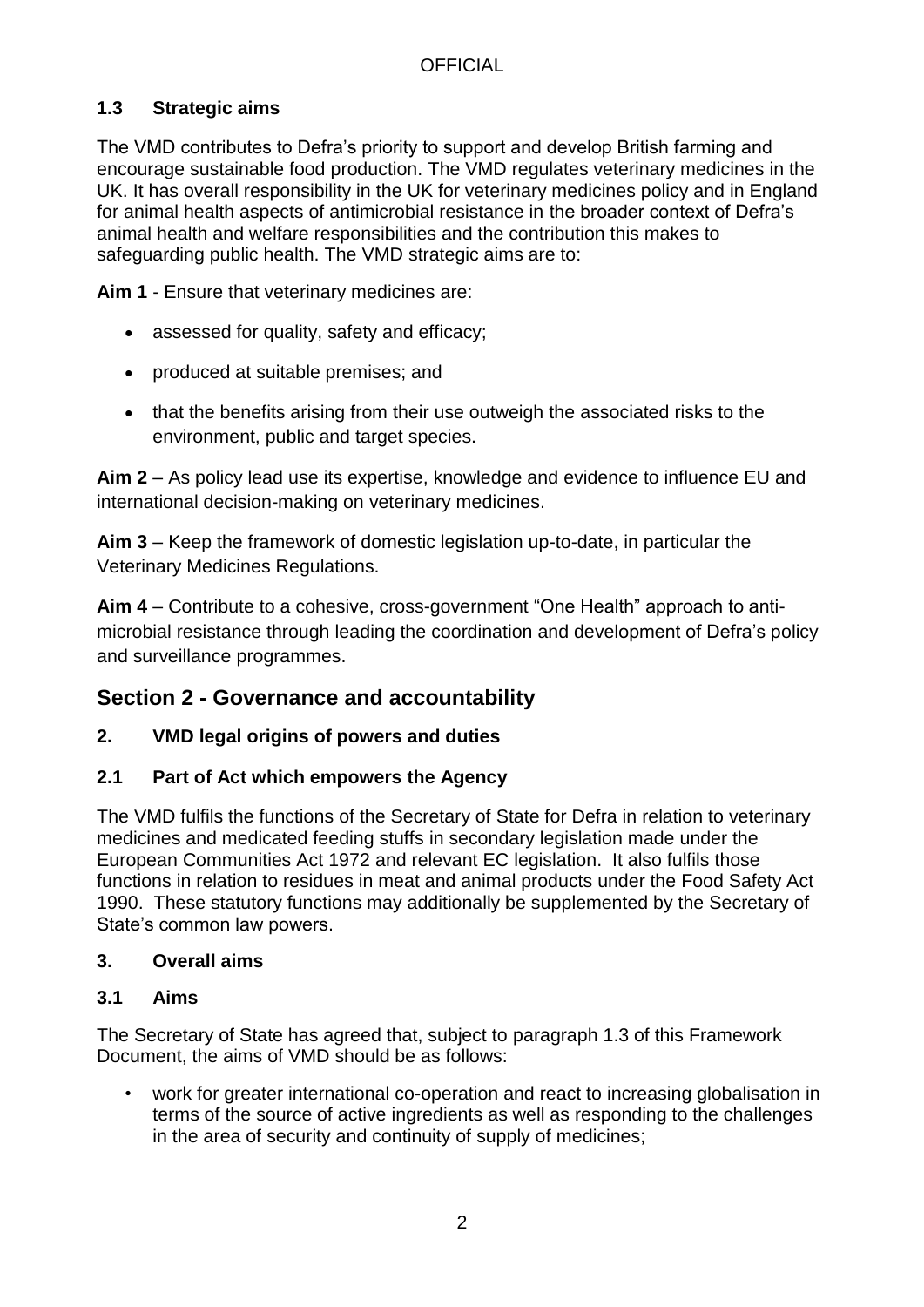- be actively involved in discussions required to promote the use of veterinary medicines in preventing disease in order safely to maximise productivity, whilst at the same time ensuring that effective treatments remain available for animals;
- respond to relevant veterinary medicine related issues that could seriously influence the economic welfare of the UK and affect agricultural productivity;
- operate within the framework for regulatory delivery set out by the Regulators' Code.

# **4. Ministerial responsibility**

# **4.1 Role of secretary of State**

The Secretary of State for Defra will account for VMD business in Parliament.

#### **5. Defra's Accounting Officer's specific accountabilities and responsibilities as Principal Accounting Officer**

# **5.1 Designating the Agency Chief Executive Officer (CEO) as AO**

The Principal Accounting Officer (PAO) of Defra has designated the CEO as the VMD AO.

# **5.2 PAO responsibilities to Minister**

The PAO is accountable to Parliament for the issue of any budget allocation to the VMD. The PAO is also responsible for advising the Secretary of State:

- on an appropriate framework of objectives and targets for the VMD in the light of the department's wider strategic aims and priorities;
- on an appropriate budget for the VMD in the light of Defra's overall public expenditure priorities; and
- how well the VMD is achieving its strategic objectives and whether it is delivering value for money.

# **5.3 PAO additional responsibilities**

The PAO is also responsible for ensuring arrangements are in place in order to:

- monitor the VMD's activities;
- address any significant problems in the VMD as they arise, making such interventions as are judged necessary;
- periodically carry out an assessment of the risks both to Defra and the VMD's objectives and activities;
- inform the VMD of relevant government policy in a timely manner; and,
- bring concerns about the activities of the VMD to the Defra Board with explanations and assurances that appropriate action has been taken.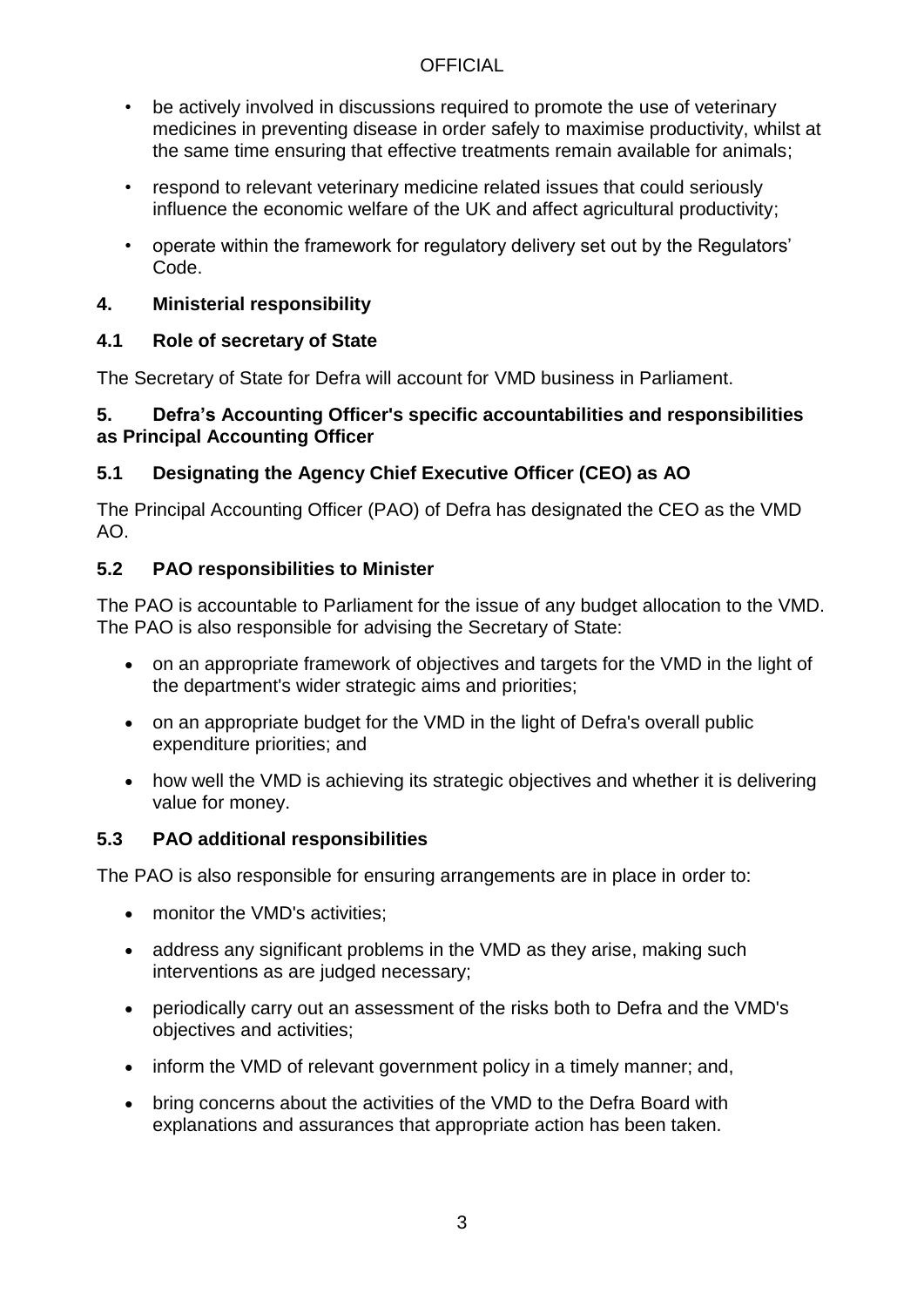# **5.4 Key point of contact in department**

The Director General Chief Operating Officer (DGCOO) is the key point of contact within Defra and is the main source of advice to the Secretary of State in the discharge of their responsibilities in the respect of the VMD.

Officials of the Finance and Performance Directorate working with other Defra teams as appropriate will support DG COO and the Defra PAO on their responsibilities toward the VMD.

# **6. Responsibilities of the Executive Agency's CEO as VMD AO**

#### **6.1 General responsibilities**

The CEO as AO is personally responsible for safeguarding the public funds in their charge; for ensuring propriety, regularity, value for money and feasibility in the handling of those public funds; and of the day-to-day operations and management of the VMD. In addition, the AO will ensure that the VMD as a whole is run on the basis and standards, in terms of governance, decision making and financial management, which are set out in Box 3.1 of *Managing Public Money*<sup>1</sup> .

#### **6.2 Responsibilities for accounting to parliament**

The accountabilities include:

- signing the accounts and ensuring that proper records are kept relating to the accounts and that the accounts are properly prepared and presented in accordance with any directions issued by the Secretary of State;
- preparing and signing a Governance Statement covering corporate governance, risk management and oversight of any local responsibilities, for inclusion in the annual report and accounts;
- ensuring that effective procedures for handling complaints about the executive agency are established and made widely known within the VMD;
- acting in accordance with the terms of this document, Managing Public Money and other instructions and guidance issued from time to time by Defra, the Treasury and Cabinet Office; and
- giving evidence, normally with the Defra Principal Accounting Officer, when summoned before the Public Accounts Committee on the VMD's stewardship of public funds, or to other Select Committees should they wish to take evidence on matters assigned to the VMD.

 $\frac{1}{1}$ 

[https://www.gov.uk/government/uploads/system/uploads/attachment\\_data/file/212123/Managing\\_Public\\_](https://www.gov.uk/government/uploads/system/uploads/attachment_data/file/212123/Managing_Public_Money_AA_v2_-_chapters_annex_web.pdf) Money AA\_v2 - chapters\_annex\_web.pdf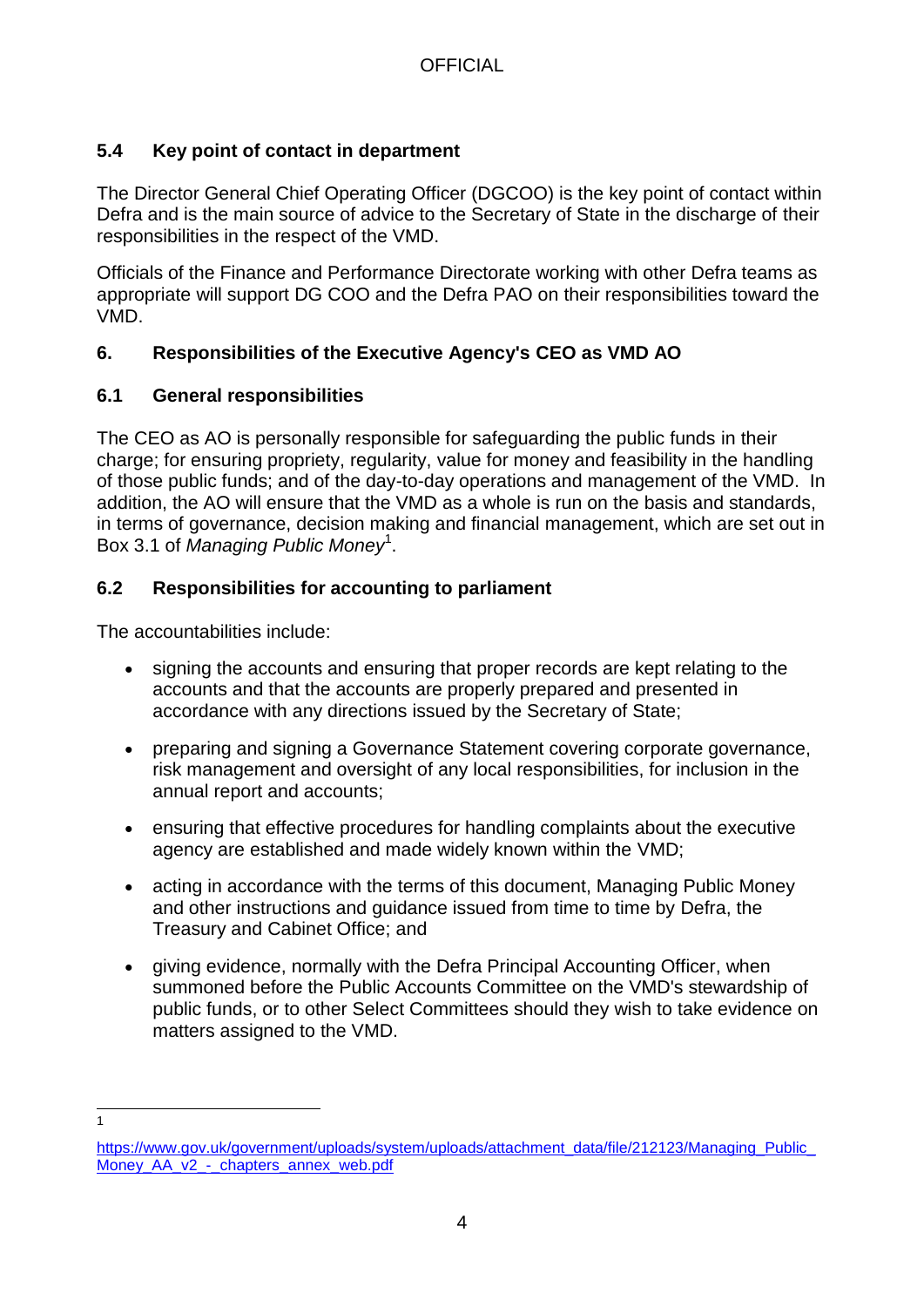# **6.3 Particular responsibilities to Defra**

Particular responsibilities to Defra include:

- establishing, in agreement with Defra, the VMD's corporate and business plans in light of Defra's wider strategic aims and agreed priorities;
- informing Defra of progress in helping achieve Defra's policy objectives and in demonstrating how resources are being used to achieve those objectives; and
- ensuring that timely forecasts and monitoring information on performance and finance are provided to Defra; that Defra is notified promptly if over or under spends are likely and that corrective action is being taken; and that any significant problems whether financial or otherwise, and whether detected by internal audit or by other means, are notified to Defra in a timely fashion.

#### **6.4 Particular responsibilities to the VMD Management Board**

The CEO is responsible for:

- advising the board on the discharge of the VMD Board's responsibilities as set out in this document and in any other relevant instruction and guidance that may be issued from time to time;
- advising the board on the VMD performance compared with its aim and objectives
- ensuring that financial considerations are taken fully into account by the Board at all stages in reaching and executing its decisions and that financial appraisal techniques are followed.

#### **7. Annual Report and Accounts**

#### **7.1 Requirement to publish annual report**

The VMD must publish an annual report of its activities with its audited accounts after the end of each financial year. The VMD shall provide Defra its finalised (audited) accounts each year in accordance with the Defra accounting timetable in order for the VMD accounts to be consolidated within the Defra accounts.

#### **7.2 Content of annual report**

The annual report must:

- cover any corporate, subsidiary or joint venture under its control;
- comply with the Treasury's Financial Reporting Manual (FReM); and
- outline main activities and performance during the previous financial year and set out in summary form forward plans.

#### **7.3 Inclusion of performance against KPIs in annual accounts**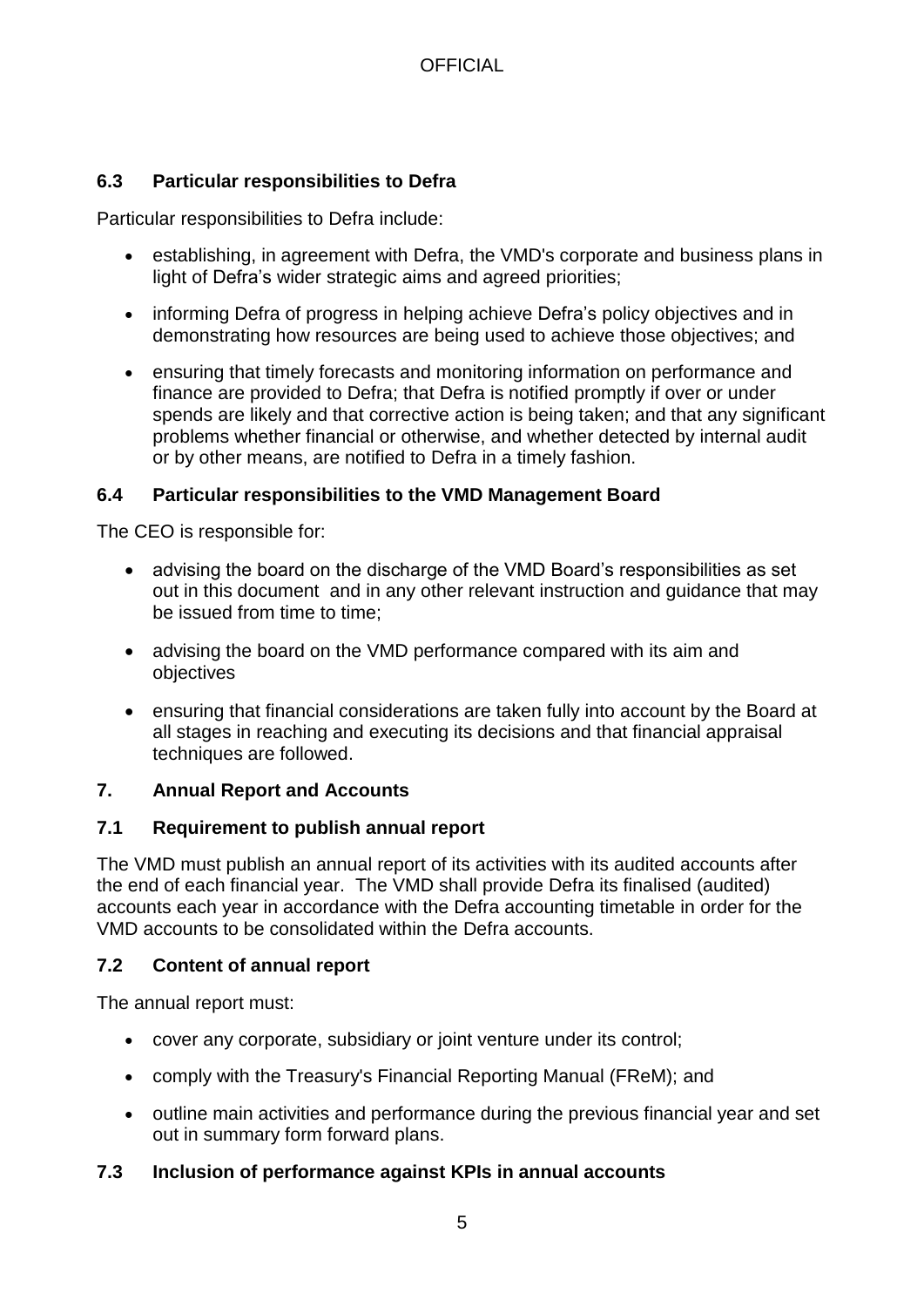Information on performance against key financial targets is within the scope of the audit and should be included in the notes to the accounts. The report and accounts shall be laid in parliament and made available on the Gov.uk website, in accordance with the guidance in the FReM.

A draft of the report should be submitted to Defra at least two weeks before the proposed publication date. The accounts should be prepared in accordance with relevant statutes and specific accounts direction issued by the department as well as the FReM.

### **8. Internal audit**

# **8.1 Internal audit requirements**

The VMD shall:

- establish and maintain arrangements for internal audit in accordance with the Treasury's Public Sector Internal Audit Standards (PSIAS) and ensure that Defra's internal audit and performance assessment teams have complete access to all relevant records;
- forward the audit strategy, periodic audit plans and annual audit report, including the VMD Head of Internal Audit opinion on risk management, control and governance to Defra in line with any timing agreed with Defra; and
- keep records of, and prepare and forward to Defra, an annual report on fraud and theft suffered by the VMD and notify Defra of any unusual or major incidents as soon as possible.

# **8.2 Internal audit right of access**

The internal audit service and Defra internal audit and performance teams have a right of access to all documents, including where the service is contracted out.

# **9. External audit**

#### **9.1 Parliamentary process**

The Comptroller and Auditor-General (C&AG) will pass the audited accounts to the Secretary of State who will lay the accounts together with the C&AG's report before Parliament.

# **9.2 C&AG and the audit process**

The C&AG:

- will consult Defra and the VMD on whom the NAO or a commercial auditor shall undertake the audit(s) though the final decision rests with the C&AG;
- has a statutory right of access to relevant documents, including by virtue of section 25(8) of the Government Resources and Accounts Act 2000, held by another party in receipt of payments or grants from the VMD;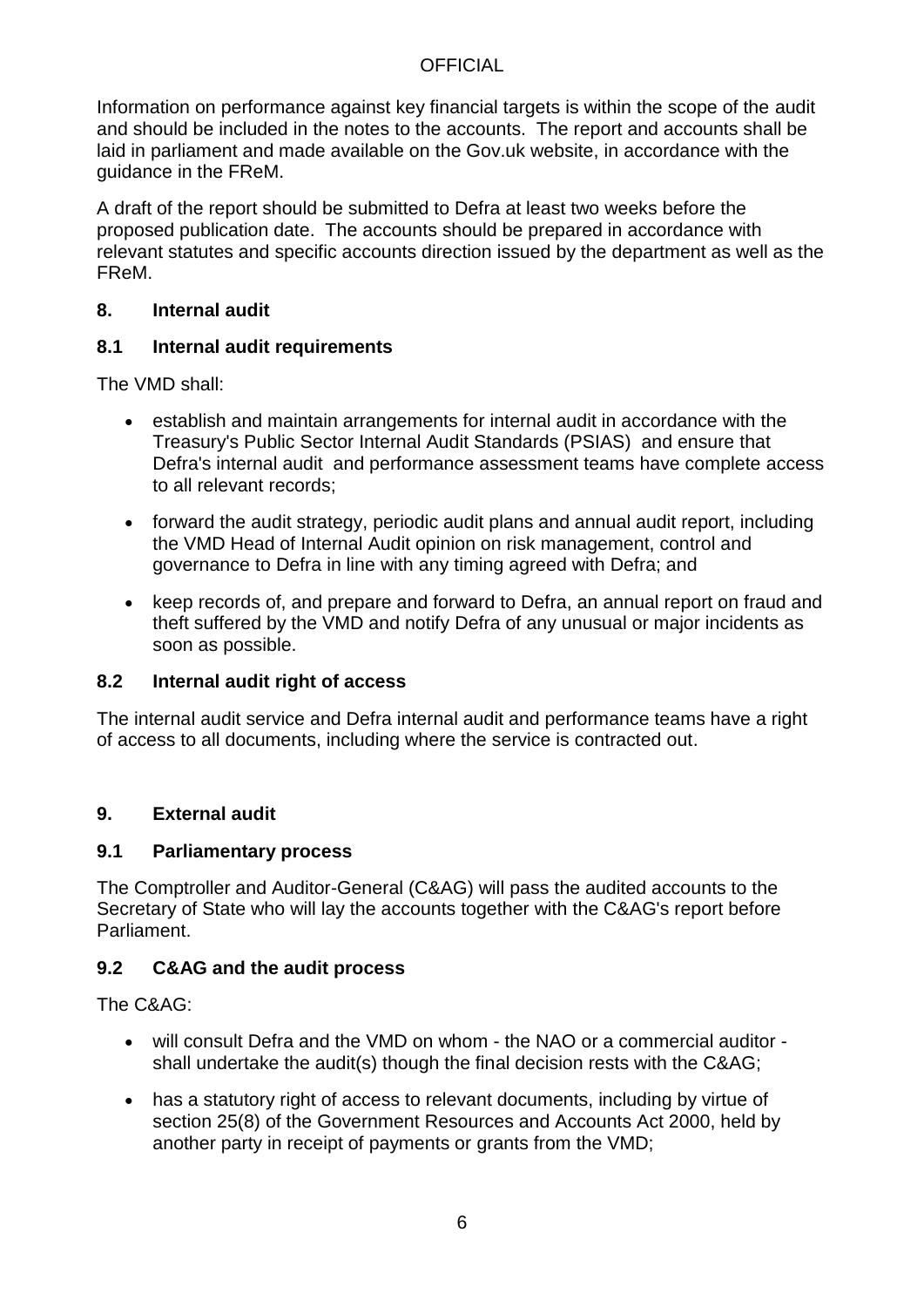- will share with Defra information identified during the audit process and the audit report (together with any other outputs) at the end of the audit, in particular on issues impacting on Defra's responsibilities in relation to financial systems within the VMD; and
- will, where asked, provide Defra and other relevant bodies with Regulatory Compliance Reports and other similar reports which Defra may request at the commencement of the audit and which are compatible with the independent auditor's role.

# **9.3 C&AG access to documentation**

The C&AG may carry out examinations into the economy, efficiency and effectiveness with which the VMD has used its resources in discharging its functions. For the purpose of these examinations the C&AG has statutory access to documents as provided for under section 8 of the National Audit Act 1983. In addition, the VMD shall provide, in conditions to grants and contracts, for the C&AG to exercise such access to documents held by grant recipients and contractors and sub-contractors as may be required for these examination; and shall use its best endeavours to secure access for the C&AG to any other documents required by the C&AG which are held by other bodies.

# **9.4 Defra access to documentation**

Defra has the right of access to all the VMD records, and personnel for any purpose including, for example, sponsorship audits and operational investigations.

#### **10.** *Managing Public Money* **and other government-wide corporate guidance and instructions**

# **10.1 Budgetary compliance exception procedures**

Unless agreed by Defra and, as necessary, HM Treasury, the VMD shall follow the principles, rules, guidance and advice in *Managing Public Money*<sup>2</sup>, referring any difficulties or potential bids for exceptions to officials within the Director of Finance & Performance directorate in Defra in the first instance. A list of guidance and instructions with which the VMD should comply is in Appendix 2.

# **10.2 Budgetary compliance, freedoms and limitations**

Once the budget has been approved by Defra the VMD shall have the authority to incur expenditure approved in the budget without further reference to Defra, on the following conditions:

- the VMD shall comply with the delegations set out in Appendix 1. These delegations shall not be altered without the prior agreement of Defra;
- the VMD shall comply with the requirements of *Managing Public Money* regarding novel, contentious or repercussive proposals;

 $\frac{1}{2}$ 

[https://www.gov.uk/government/uploads/system/uploads/attachment\\_data/file/212123/Managing\\_Public\\_](https://www.gov.uk/government/uploads/system/uploads/attachment_data/file/212123/Managing_Public_Money_AA_v2_-_chapters_annex_web.pdf) Money AA\_v2 - chapters\_annex\_web.pdf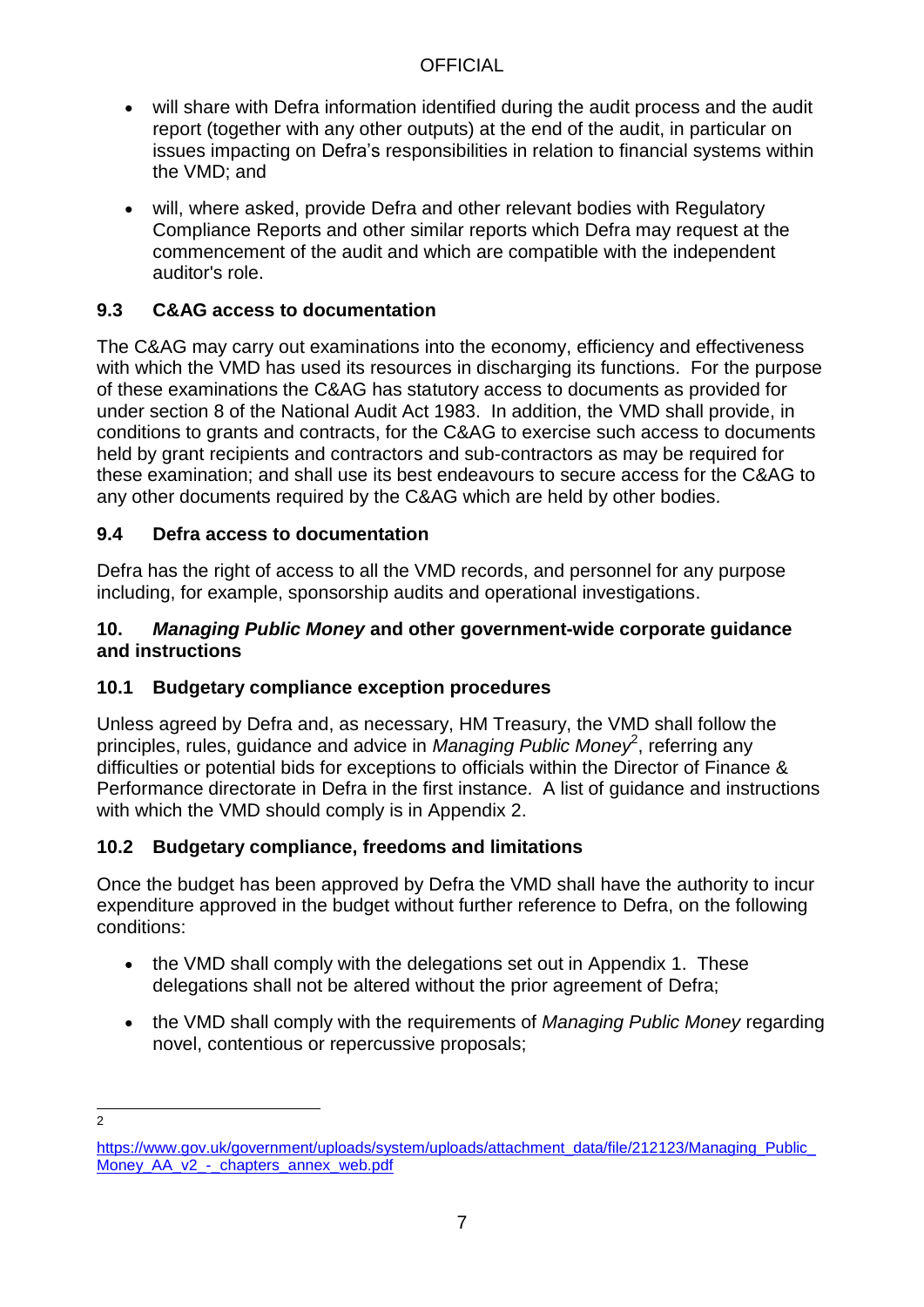- inclusions of any planned and approved expenditure in the budget shall not remove the need to seek formal Defra approval where any proposed expenditure is outside the delegated limits or is for new schemes not previously agreed; and
- the VMD shall provide Defra with such information about its operations, performance, individual projects or other expenditure as Defra may reasonably require.

### **11. Structure and corporate governance**

# **11.1 The Chief Executive (CEO)**

The CEO will be an SCS member of Defra, and their appointment is made by the relevant Director-General in consultation with the Defra PAO and Ministers.

The CEO will be line managed within the department by DGCOO as 'Corporate Owner' of the Agency. The CEO is accountable to the Defra sponsor minister for the day-to-day operation of the VMD. The CEO will formally report agency performance against agreed targets and performance indicators on a quarterly basis to the Defra Board (via DGCOO and in conjunction with the Defra corporate customer). The CEO may approach the Minister if circumstances require.



# VMD structure & governance

# **11.2 Role of the VMD Agency Management Board**

The role of the VMD Agency Management Board is to ensure that effective arrangements are in place to provide assurance on risk management, governance and internal control. The Board will provide advice on strategy and the deliverability of policies and key objectives (agreed annually with the Minister and published in the Business Plan), achieving value for money, scrutinise performance and provide support and challenge in the delivery of VMD responsibilities and the exercise of the CEO's responsibilities as AO.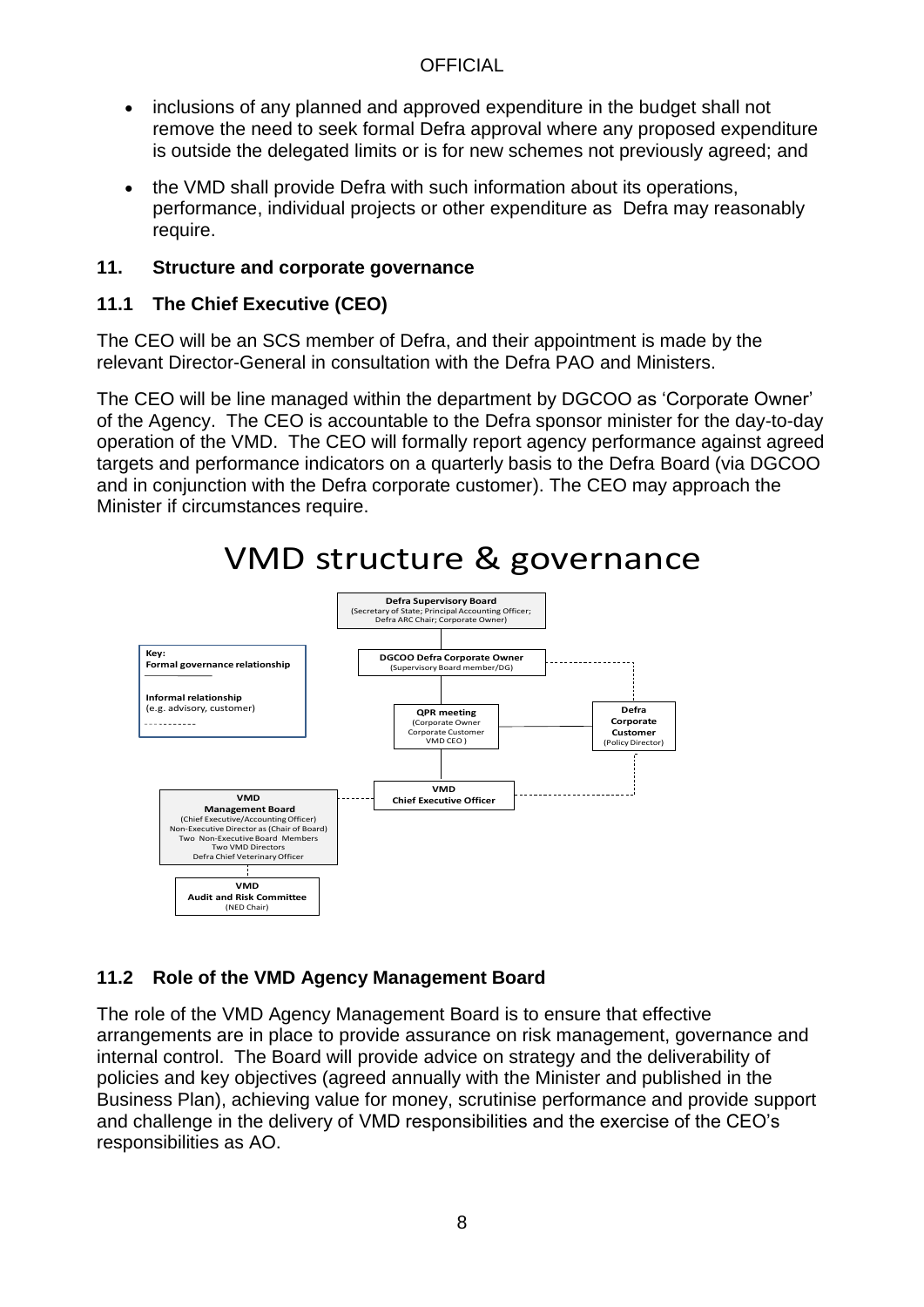The board takes into account guidance issued by the sponsor department and will receive and review regular financial information concerning the management of the VMD; and provides positive assurance to the department that appropriate action has been taken on such concerns

The board must set up an Audit and Risk Assurance Committee (ARAC) chaired by an independent non-executive member to provide independent advice /ensure that the department's ARAC provides assurance on risk. The board is expected to assure itself of the effectiveness of the internal control and risk management systems

# **11.3 Structure and composition of the Agency Management Board**

The structure of the VMD Agency Management Board is agreed with Defra by the DGCOO and the VMD CEO. The VMD Agency Management Board is chaired by a Non-executive Director (NED) and provides the internal governance board for the VMD. It consists of the CEO, two VMD Directors, two other Non-Executive Directors (in addition to the Chair) and the Defra Chief Veterinary Officer. The Board meets four times a year. Each meeting is also attended by selected Heads of Teams from the VMD as appropriate and applicable to the tabled Agenda.

# **11.4 Board appointments - the chair and board members**

The non-executive VMD Management Board chair is appointed by the relevant sponsor minister. The other non-executive board members are appointed by the Board Chair or the relevant sponsor minister. Appointments are for a period of up to three years following the principles as set out in the Government Code of Good Practice for Corporate Governance<sup>3.</sup> The recruitment and appointment process will be organised by the agency and take due cognisance of the requirements of OCPA guidance. The nonexecutive members will provide independent expert advice and challenge to the CEO on the performance and management of the agency. VMD will be responsible for payment arrangements for the NEDs.

# **11.5 Role of Board Chair**

The role of the chair is to ensure the Management Board provides appropriate advice, support and constructive challenge to the CEO. The role of the chair is to:

- facilitate board meetings:
- ensure that a board effectiveness review is performed annually with independent input at least every three years, and that results are acted upon;
- ensure that the VMD is in compliance with the Code, or that it has adequately explained any deviations from it.

-<br>3

*.*

https://www.gov.uk/government/uploads/system/uploads/attachment\_data/file/220645/corporate\_governa nce\_good\_practice\_july2011.pdf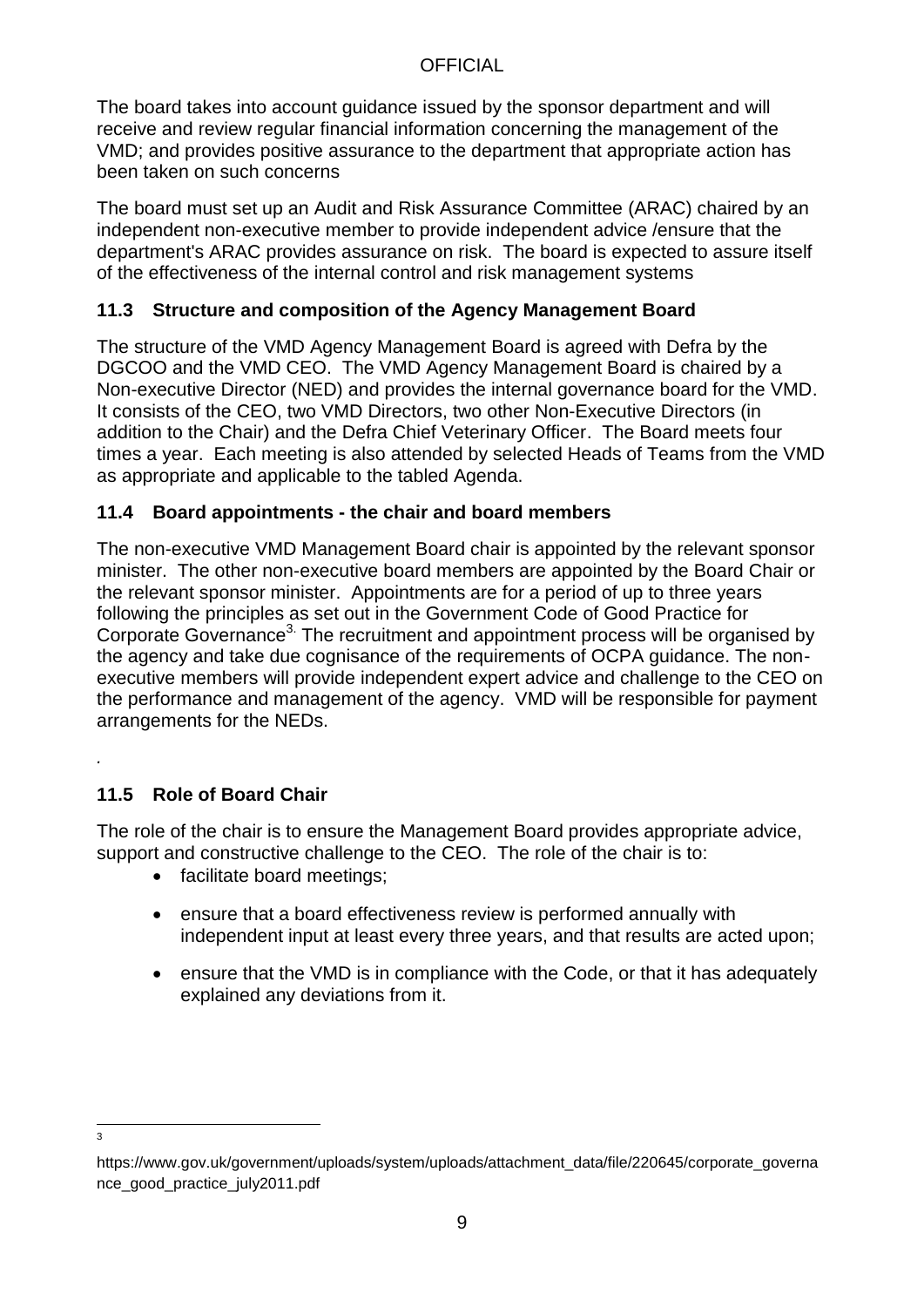#### **11.6 Individual board members' role and responsibilities**

The role of non-executive board members is to provide advice, support and constructive challenge to the CEO on the development of targets and delivery plans.

Individual board members should:

- comply at all times with the *Code of Conduct for Board Members of Public Bodies<sup>4</sup>* and with the rules relating to the use of public funds and to conflicts of interest;
- not misuse information gained in the course of their public service for personal gain or for political profit, nor seek to use the opportunity of public service to promote their private interests or those of connected persons or organisations;
- comply with the board's rules on the acceptance of gifts and hospitality, and of business appointments; and
- act in good faith and in the best interests of the VMD.

#### **11.7 VMD audit and risk assurance committee (ARAC)**

The Audit and Risk Assurance Committee (ARAC) is a committee of the VMD Agency Management Board. Its role is to advise the VMD Board and AO and it has no executive powers or responsibilities.

The ARAC is established to support and advise on issues of risk, control, governance and assurance and other related matters, and to assist internal audit's role and status within the agency. The ARAC will comprise of three non-executive members.

The Chair will be a non-executive member of the VMD agency management board. The Agency Management Board will appoint members of the ARAC for a fixed term of 3 years, after which the appointment will end or become eligible for renewal up to a maximum of six years. The VMD will provide the ARAC with a secretariat function.

The ARAC will meet at least four times a year and a minimum of two members of the ARAC will be present for the meeting to be deemed a quorate. Meetings will be scheduled at key points along the accounts timetable. The Chair of the ARAC may convene additional meetings when they consider it necessary, or at the request of other members.

#### **12. Risk management**

#### **12.1 Risk management handling procedures**

The VMD shall ensure that the risks faced are dealt with in an appropriate manner, in accordance with the relevant aspects of best practice in corporate governance and in accordance with HMT guidance *Management of Risk: Principles and Concepts<sup>5</sup>* .

l <sup>4</sup> http://www.bl.uk/aboutus/governance/blboard/BoardCodeofPractice2011.pdf

<sup>&</sup>lt;sup>5</sup> https://www.gov.uk/government/uploads/system/uploads/attachment\_data/file/220647/orange\_book.pdf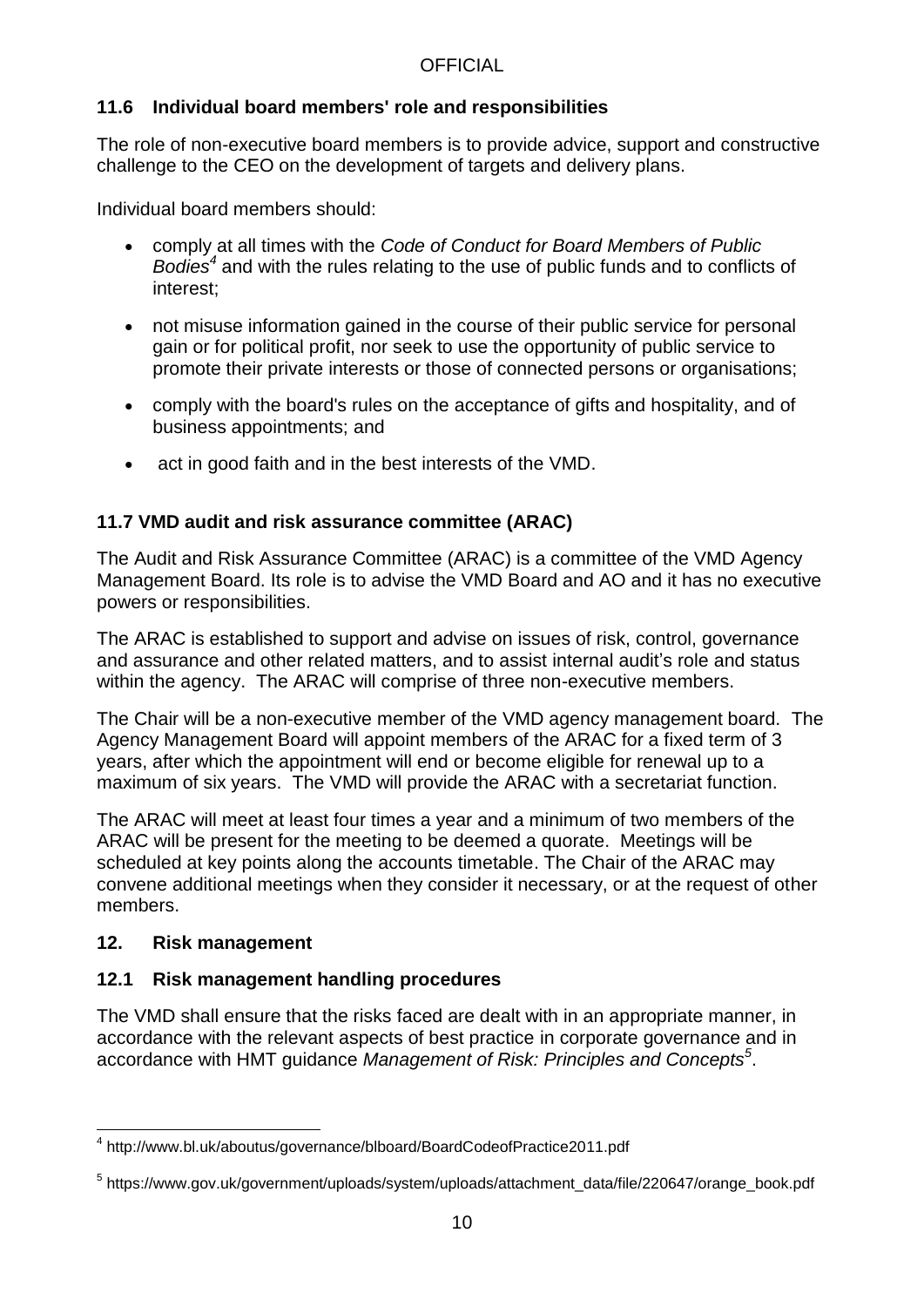The CEO is responsible for developing a risk management strategy and implementing a robust approach to risk and a supportive risk-aware culture in the VMD. It will adopt and implement policies and practices to safeguard the agency against fraud and theft in line with HMT guidance on *Tackling Fraud<sup>6</sup>* .

The VMD will also take all reasonable steps to appraise the financial standing of any firm or other body with which it intends to enter into a contract or to give a grant or grant-inaid.

#### **13. Business Plans**

#### **13.1 Business Planning**

The CEO will submit, for consideration and approval by the Minister, an annual Business Plan to a timescale agreed with Defra. The Plan sits alongside the framework document and articulates how the agency operates and is resourced, and what the VMD expects to achieve in the short and medium term.

The Business Plan is developed by the VMD Agency Management Board, with input from a range of sources. It is the key document against which the Agency's and the CEO's performance will be assessed.

#### **13.2 Business Plan requirements**

This plan sets out the VMD's annual priorities, including actions to meet the key performance indicators and will demonstrate how the VMD contributes to the achievement of Defra's priorities. It includes a rolling overview of strategic direction, budgets and resourcing expectations, and provides the main framework for monitoring progress against longer term objectives.

The annual performance indicators set by the Minister, included in the business plan, will be published. These published indicators may be varied only by agreement between the Minister, the Corporate Owner and the CEO. The detailed technical note underpinning the tracking and assessment of indicators shall be agreed between the Corporate Owner and CEO.

#### **13.3 Matters to be included**

l

The following key matters should be included in the plan:

- key objectives and associated KPIs, and the strategy for achieving those objectives
- key non-financial performance targets;
- alternative scenarios and an assessment of the risk factors that may significantly affect the execution of the plan but that cannot be accurately forecast; and
- other matters as agreed between Defra and the VMD.

<sup>6</sup> http://webarchive.nationalarchives.gov.uk/20130129110402/http:/www.hmtreasury.gov.uk/d/managing\_the\_risk\_fraud\_guide\_for\_managers.pdf.pdf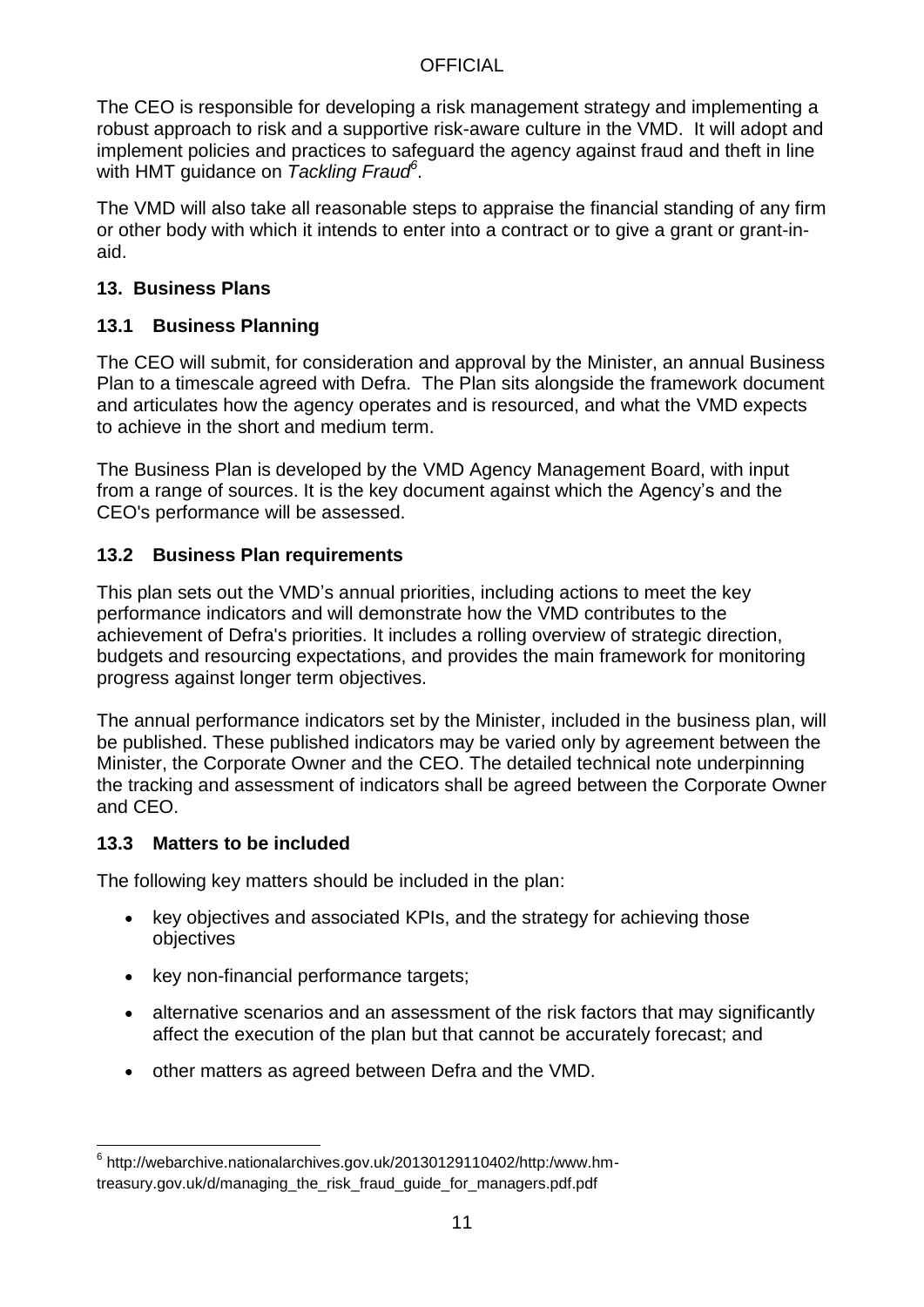# **14. Budgeting procedures**

#### **14.1 Budgetary provision and policy changes impacting on the Agency**

Prior to the start of the financial year and in light of the decisions relating to financial provision and the policy delivery requirements of Defra, the VMD will receive:

- an indicative statement of the annual budgetary provision allocated by Defra in light of competing priorities across Defra and of any forecast income approved by Defra. This will be supported by a formal statement during the relevant financial year when the final allocation is revised following any adjustments; and
- notification of any planned changes in Defra or wider government policy affecting the VMD's delivery and policy functions. These will be discussed and agreed as part of an on-going dialogue between the VMD and Defra and recorded as part of the regular performance process.

#### **14.2 Annual Business Plan budgetary requirements**

The approved annual business plan will take account both of approved funding provision and any forecast receipts, and will include a budget of estimated payments and receipts together with a profile of expected expenditure and of draw-down of any Defra funding and/or other income over the year. These elements form part of the approved business plan.

#### **15. Financial arrangements**

### **15.1 Parliamentary control**

Funding for VMD expenditure will be provided by Defra for the year in question and it will be voted in Defra's Supply Estimate and will be subject to Parliamentary control.

#### **15.2 Financial procedures**

As an on-vote agency, VMD is included within the Annual Report and Consolidated Accounts that Defra prepares for all entities within its boundary. VMD operates as an agency under the Net Control Accounting Regime. The VMD annual business plans will include annual bids for resources set against estimated income for the next financial year and the subsequent period covered by the relevant public Spending Review to the Director General line-manager, and ultimately the Defra Board.

The VMD is consulted in principle on its annual allocation but is not involved directly in the spending review discussions with HM Treasury. Defra will take the advice of the VMD in any Spending Review discussions with HM Treasury mainly or wholly concerning the VMD. At the conclusion of the Spending Review Defra will inform the VMD of allocations agreed for the Spending Review period.

#### **15.3 Charging for regulatory services**

The VMD may charge fees to users of services in relation to its regulatory activities. In setting fees due account is taken to ensure compliance with the HMT *Chapter 6 of*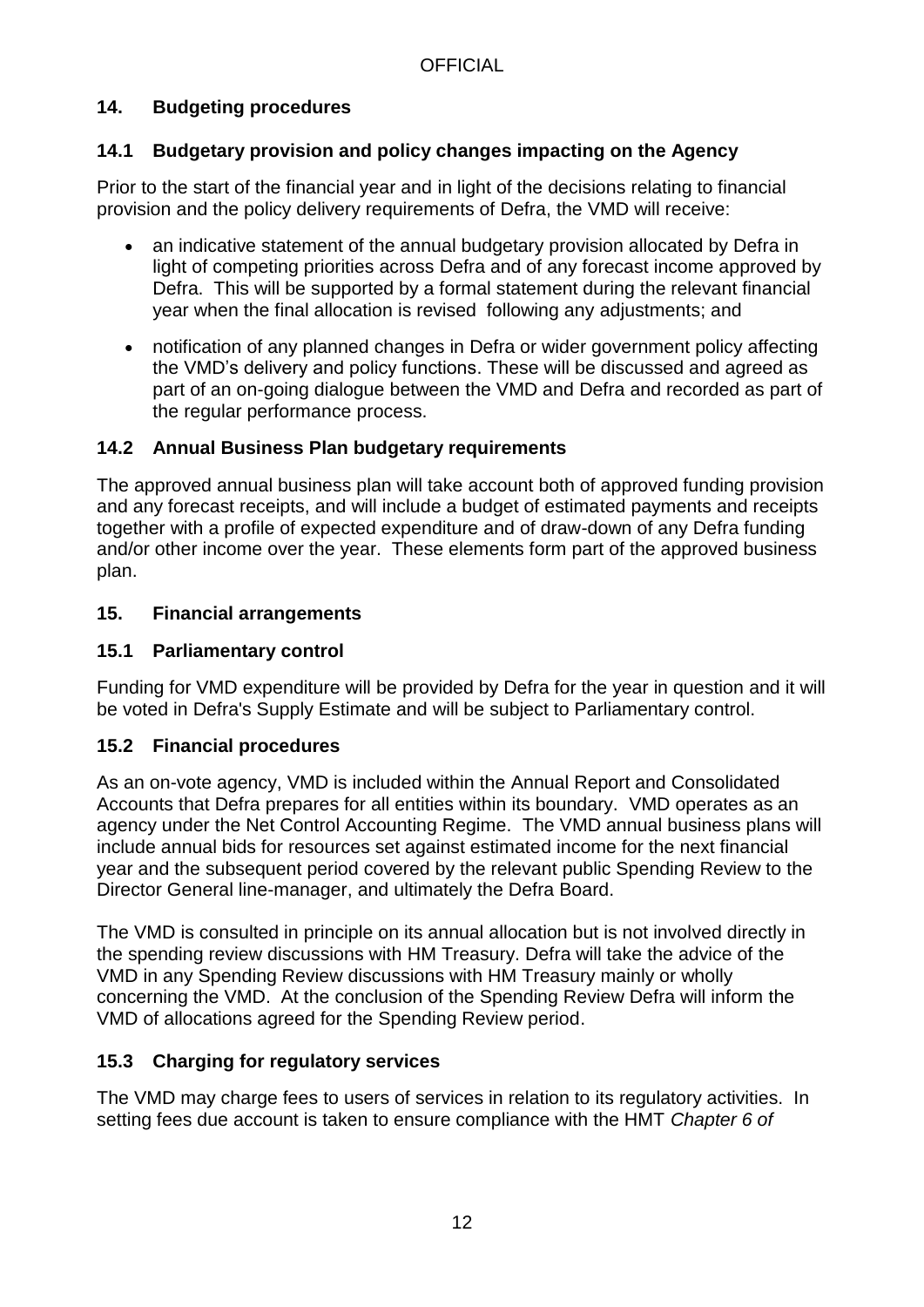*Managing Public Money<sup>7</sup>* . Fees are reviewed annually and set at a level that is designed to recover the full cost of providing the service.

# **15.4 Ring fenced grants**

In the event that Defra provides the VMD separate grants for specific (ring-fenced) purposes, it would issue the grant at the time of the requirement on the basis of a written request. The VMD would provide evidence that the grant was used for the purposes authorised by Defra. The VMD shall not have uncommitted grant funds in hand nor carry grant funds over to another financial year.

### **16. Reporting performance to the department**

# **16.1 Performance assessment and accounting systems**

The VMD shall operate management, information and accounting systems that enable it to review in a timely manner its financial and non-financial performance against the budgets and targets set out in the corporate and business plans.

The VMD shall inform Defra of any changes that have an impact on the delivery of objectives. The VMD will report financial and non-financial performance, including performance in helping to deliver ministers' policies, and the achievement of key objectives on a quarterly basis. Defra will formally review the VMD's performance at least twice a year.

# **16.2 Monthly financial reporting**

As a minimum, the VMD shall provide Defra with information monthly that will enable the department satisfactorily to monitor:

- the VMD cash management;
- other data required for the Online System for Central Accounting and Reporting (OSCAR).

# **16.3 VMD / Department working liaison arrangements**

On behalf of the DGCOO, as corporate owner of VMD, officials of the Finance & Performance Directorate will liaise regularly with departmental and VMD officials to review:

- performance against plans with key performance indicators and underlying operational indicators measured (including financial, health and safety, average working days lost, environmental performance and staff engagement);
- expenditure against its DEL and AME allocations;
- wider departmental Corporate Owner policy developments that may impact on VMD ability to deliver against agreed objectives and targets.

# **17. Delegated authorities**

#### **17.1 Delegated authorities' restrictions**

l 7

https://www.gov.uk/government/uploads/system/uploads/attachment\_data/file/212123/Managing\_Public\_ Money AA v2 - chapters annex web.pdf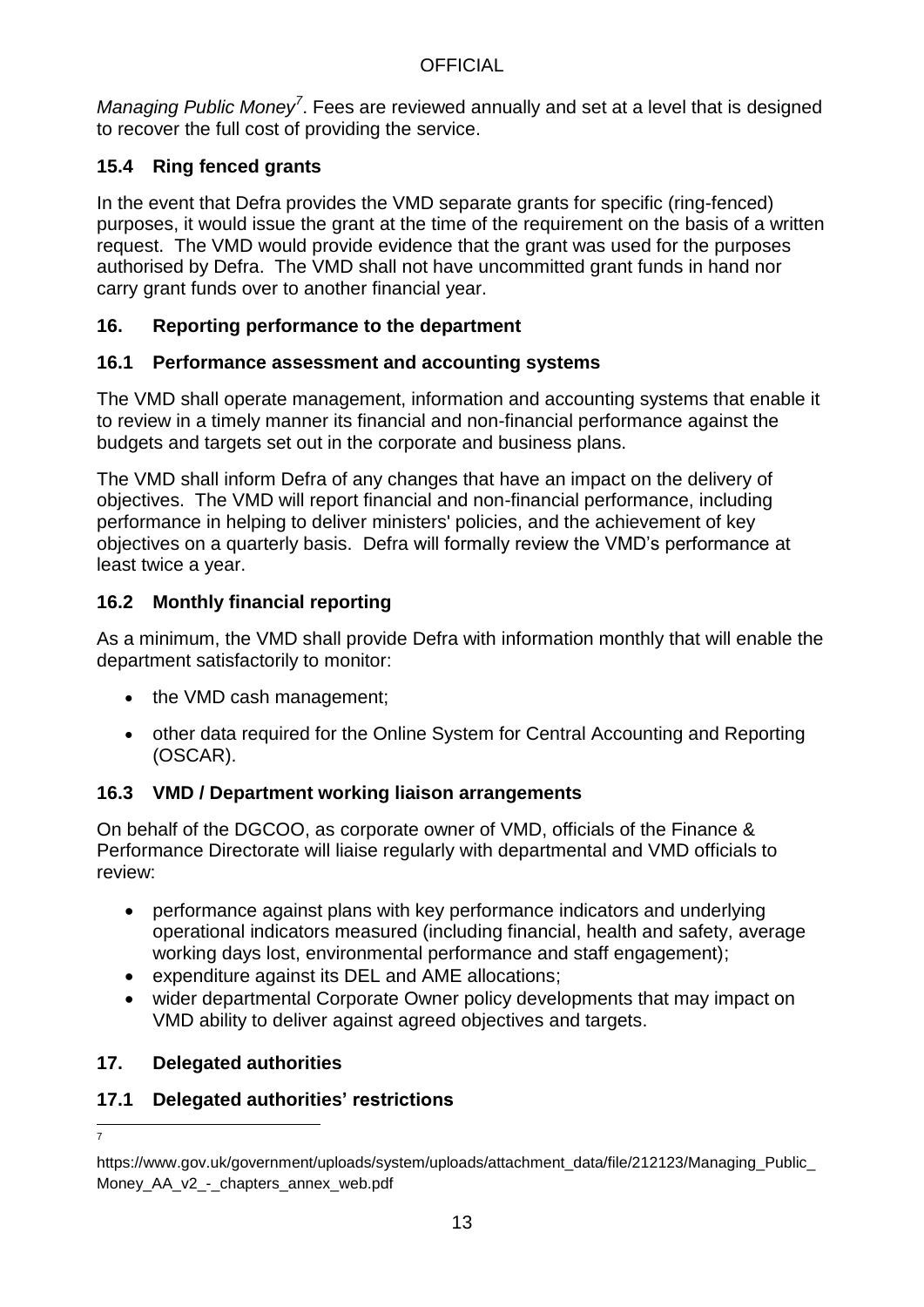The VMD's delegated authorities are set out in appendix 1 and the Agency shall obtain the department's prior written approval before:

- entering into any undertaking to incur any expenditure that falls outside the delegations or which is not provided for in the VMD's annual budget as approved by Defra;
- incurring expenditure for any purpose that is or might be considered novel or contentious, or which has or could have significant future cost implications;
- making any significant change in the scale of operation or funding of any initiative or particular scheme previously approved by Defra;
- making any change of policy or practice which has wider financial implications that might prove repercussive or which might significantly affect the future level of resources required; or
- carrying out policies that go against the principles, rules, guidance and advice in *Managing Public Money*.

# **18. Staff**

#### **18.1 Staffing arrangements**

The staff of the Veterinary Medicines Directorate are civil servants employed by Defra and are members of the Civil Service Pension Schemes unless they elect to opt out of the schemes. The VMD manages the staff in line with Defra HR policies and practices and has delegations detailed below for certain staff related management issues.

#### **18.2 Recruitment, retention and motivation of staff**

Within the arrangements approved by the responsible Defra minister and the Treasury the VMD will have responsibility for the recruitment, retention and motivation of its staff.

#### **19. Parliamentary Questions, Ministerial correspondence and Devolved Administrations**

#### **19.1 Parliamentary Questions**

The CEO will provide the Secretary of State or Minister with any information needed to deal with Parliamentary Questions or other Parliamentary business about matters for which VMD is responsible within agreed departmental timeframes for responses. The Secretary of State for Defra will account for VMD business in Parliament.

#### **19.2 Ministerial Correspondence**

Members of Parliament may raise matters relating to VMDs' delivery operations, by writing direct to the CEO. The CEO will refer to the Minister any matter which is raised with VMD but which is not wholly concerned with the management of its affairs. The Minister will either seek input from the VMD and respond or ask the CEO to write to the MP in response to their enquiry or letters from constituents about matters assigned to the VMD.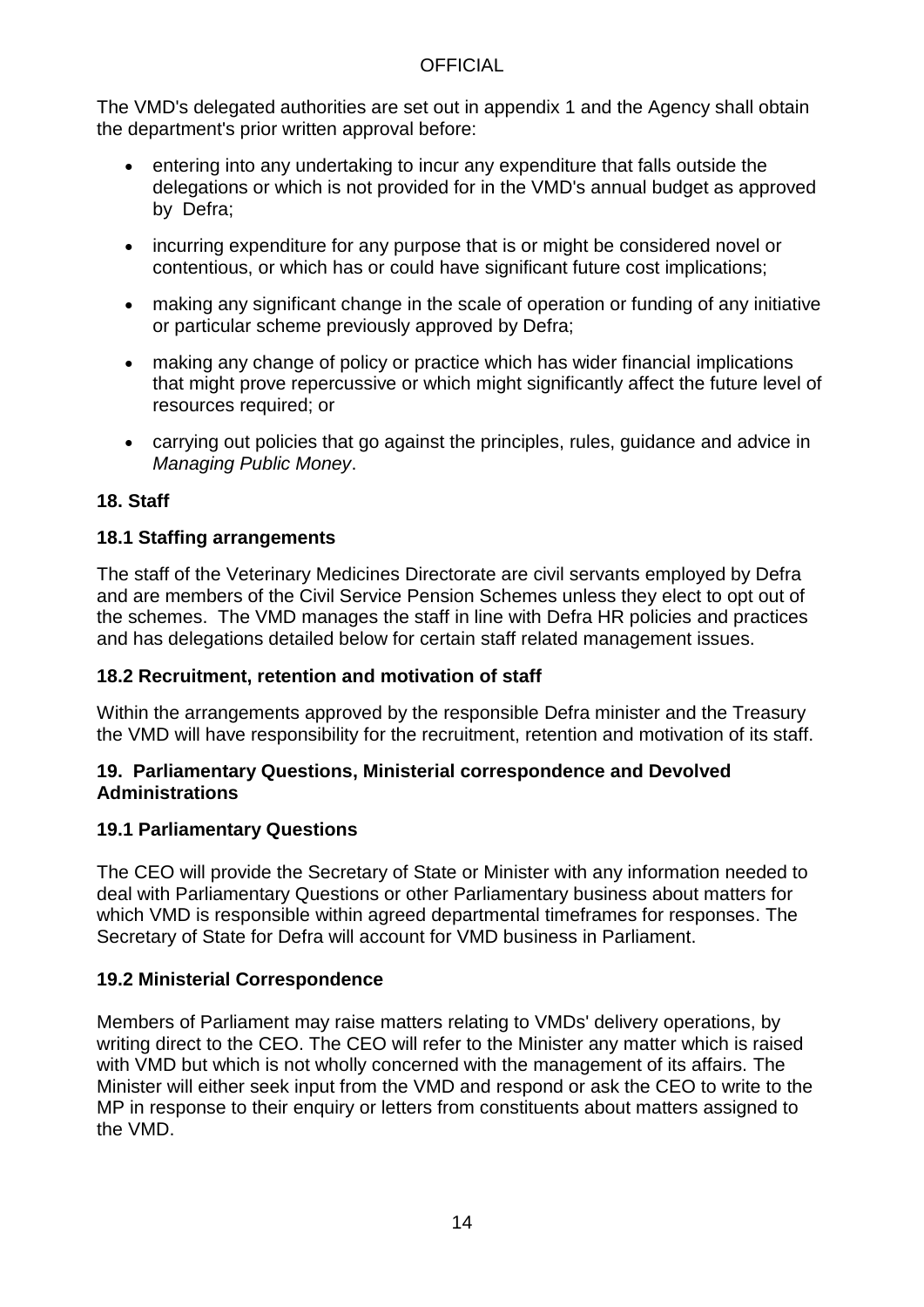#### **19.3 Devolved administrations**

In respect of matters carried out by the Agency on behalf of the Devolved Administrations, the relevant Minister shall remain accountable to his or her respective Parliament or Assembly.

The CEO will provide the relevant Minister with any information needed to deal with Parliamentary/ Assembly Questions or other Parliamentary/ Assembly business about matters for which the Agency is responsible.

If members of the Parliament or Assembly wish to raise a matter bearing on the Agency's operations, they will be encouraged to write to the CEO. The Minister will usually ask the CEO to write to Parliamentary or Assembly Members in response to letters about matters assigned to him or her. The CEO will refer to the relevant Minister any matter which is raised with the Agency, but which is not wholly concerned with the management of its affairs.

#### **20. Complaints procedure**

#### **20.1 Comments and complaints**

The VMD handles comments, suggestions and complaints in accordance with a clear procedure, publicly accessible and published on the VMD website and that meets public sector customer service excellence standards.

#### **20.2 Parliament**

Members of Parliament have the right to refer complaints from the public to the Parliamentary and Health Service Ombudsman where an individual claims to have suffered injustice through maladministration.

The activities of the VMD are subject to review by the Ombudsman. The Permanent Secretary, as the Principal Accounting Officer, asks the CEO to reply to the Ombudsman about complaints of maladministration in the VMD.

#### **21. Review of Executive Agency's status (and winding up arrangements)**

#### **21.1 Review timing**

Defra will formally review the VMD as part of wider strategic business planning at least once in each five-year Parliament. A formal review of the agency will include a review of the Framework Document. The content and scope of the review will be decided by the department and consider, but not be limited to, the following topics:

- Does the function still need to be delivered, and if so, is the VMD still the most appropriate model for delivering it?
- Do arrangements maximise efficiency and value for money in all aspects of the agency? And
- Do governance arrangements deliver the maximum possible transparency and accountability?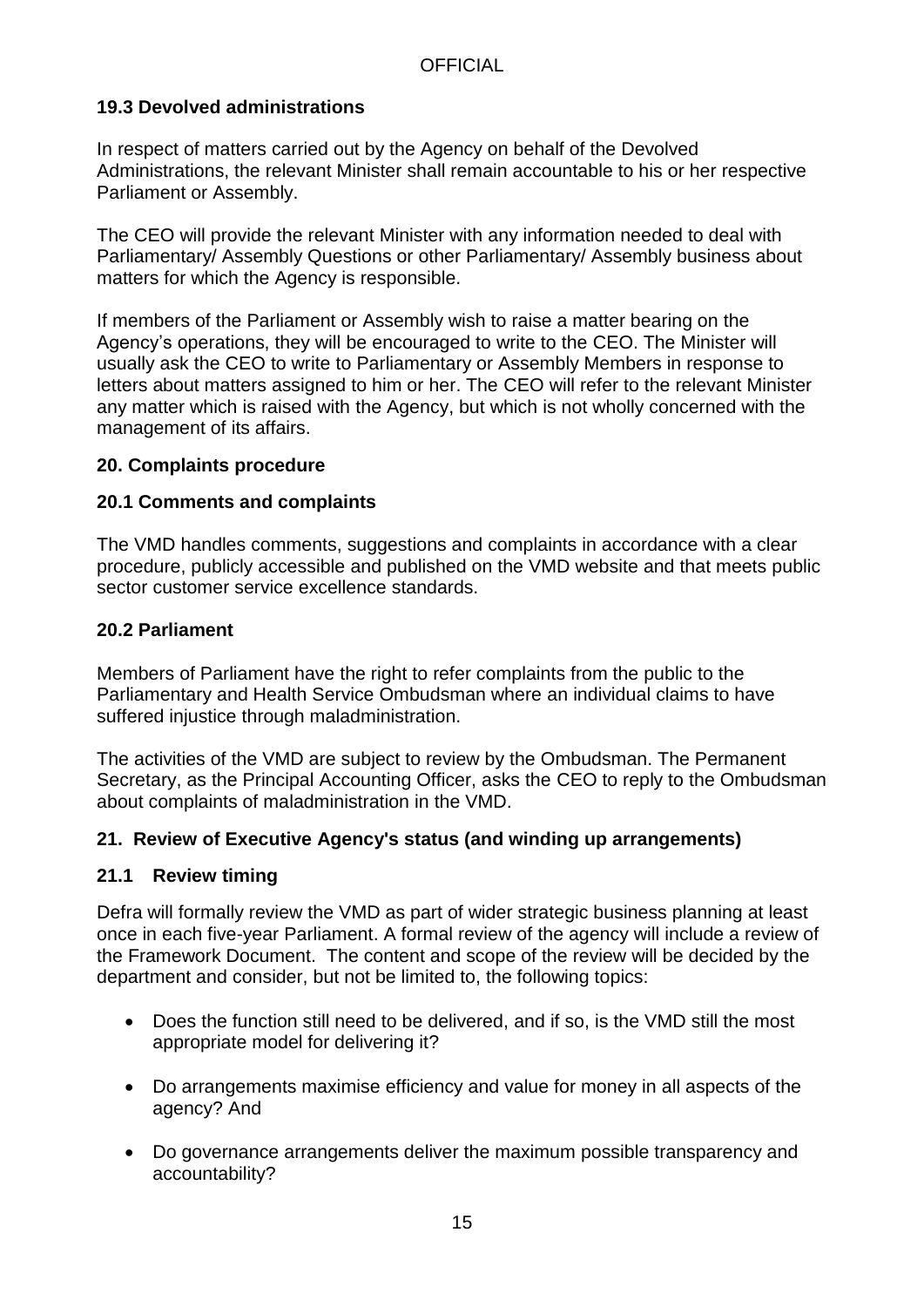Defra in consultation with the VMD will review the framework document on a regular basis and amend the document in response to any significant change to the governance arrangements or to the functions carried out by the VMD.

#### **22. Arrangements in the event that the VMD is wound up**

### **22.1 Assurance and accounts when winding up**

Defra shall, if necessary, put in place arrangements to ensure the orderly winding up the VMD. If the event arises it will ensure that the assets and liabilities of the VMD are passed to any successor organisation and accounted for properly. (In the event that there is no successor organisation, the assets and liabilities should revert to Defra). To this end, Defra shall:

- ensure that procedures are in place in the VMD to gain independent assurance on key transactions, financial commitments, cash flows and other information needed to handle the wind-up effectively and to maintain the momentum of work inherited by any residuary body;
- specify the basis for the valuation and accounting treatment of the VMD's assets and liabilities;
- ensure that arrangements are in place to prepare closing accounts and pass to the C&AG for external audit, and that, for non-Crown bodies funds are in place to pay for such audits. It shall be for the C&AG to lay the final accounts in Parliament, together with his report on the accounts; and
- arrange for the most appropriate person to sign the closing accounts. In the event that another executive agency takes on the role, responsibilities, assets and liabilities, the succeeding executive agency AO should sign the closing accounts. In the event that Defra inherits the role, responsibilities, assets and liabilities, Defra's PAO should sign.

#### **22.2 Legacy agreements and arrangements**

The VMD shall provide Defra with full details of all agreements where the VMD or its successors have a right to share in the financial gains of developers. It should also pass to Defra details of any other forms of claw-back due to the VMD.

#### **A signed copy of this document is held on file by Defra**

| Signed [DG-COO, Betsy Bassis] | Signed [CEO, Peter Borriello] |
|-------------------------------|-------------------------------|
| Date 29 October 2014          | Date 27 October 2014          |
| (On behalf of the department) | (On behalf of the VMD)        |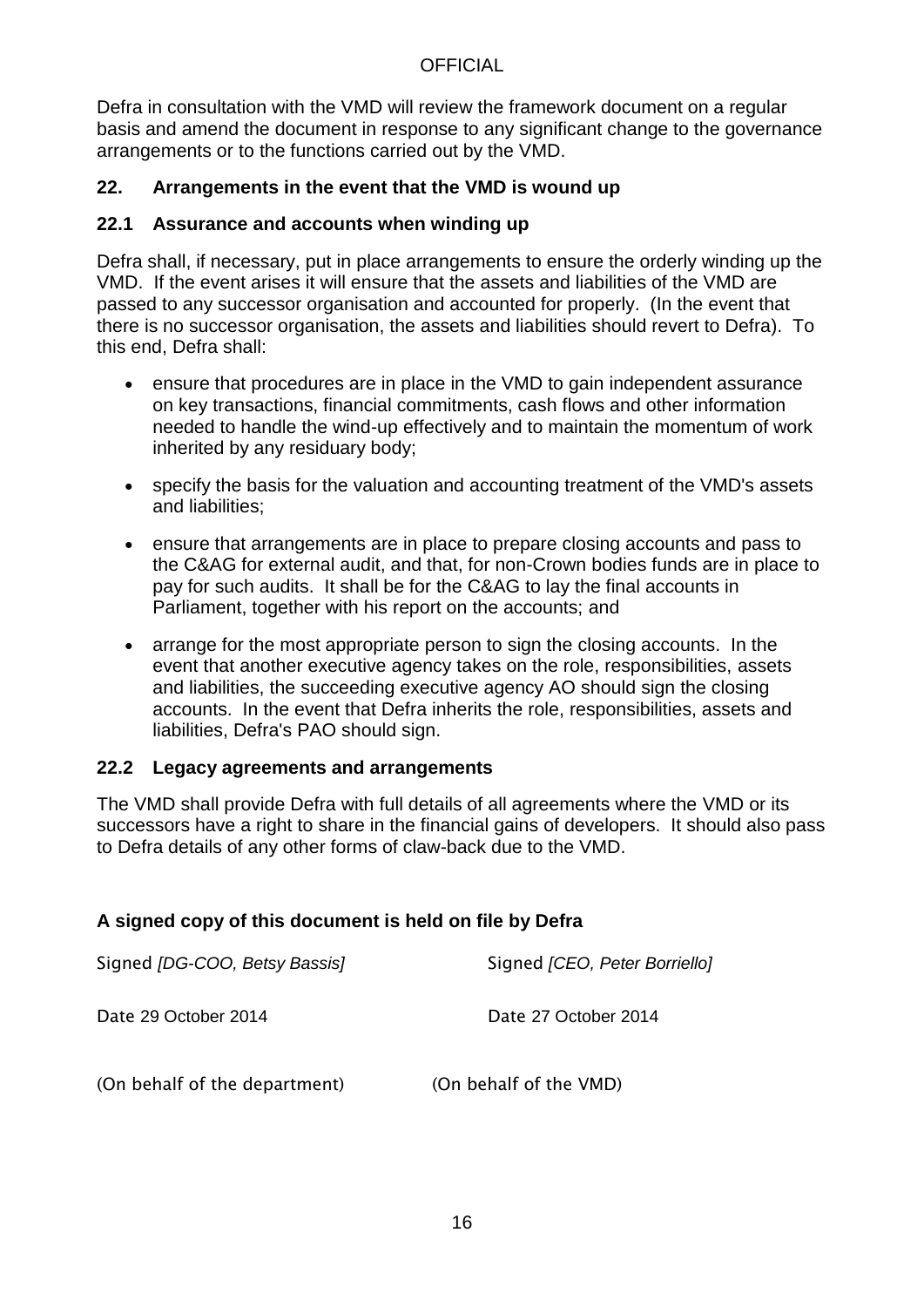# **Appendix 1 – Delegated authorities**

# **Limits of Delegated Authority: Expenditure, Losses, Write-Offs, Special Payments and Unexpected Income**

Detailed guidance on categories of expenditure, losses etc is provided in HMT's 'Managing Public Money' Annexes 4.10 and 4.13

### **Cases above these limits require Defra's prior approval.**

| Limits of Delegated Authority - Losses, Write-Offs, Special Payments and<br><b>Unexpected Income</b> |                                       |                                                                      |  |
|------------------------------------------------------------------------------------------------------|---------------------------------------|----------------------------------------------------------------------|--|
| A. Expenditure &                                                                                     | <b>Amount</b>                         | <b>Other limits /conditions</b>                                      |  |
| <b>Income</b>                                                                                        |                                       |                                                                      |  |
| Commit expenditure,<br>including all contractual<br>commitments                                      | £100 million                          | ä,                                                                   |  |
| Certifying expenditure                                                                               | £100 million                          |                                                                      |  |
| Authorise payments                                                                                   | £100 million                          |                                                                      |  |
| Accept receipts                                                                                      | £10 million                           |                                                                      |  |
| <b>B.</b> Capital                                                                                    |                                       |                                                                      |  |
| <b>Expenditure</b>                                                                                   |                                       |                                                                      |  |
| Building - per project                                                                               |                                       |                                                                      |  |
| Equipment - per project                                                                              | Capital expenditure budgets           |                                                                      |  |
| IT system hardware &<br>software - per project                                                       | to be agreed separately with<br>Defra |                                                                      |  |
| Management and IT                                                                                    |                                       |                                                                      |  |
| consultancy - per project                                                                            |                                       |                                                                      |  |
| C. Losses, Write-Offs,<br><b>Special Payments</b>                                                    |                                       |                                                                      |  |
| 1. LOSSES                                                                                            |                                       |                                                                      |  |
| <b>Cash Losses:</b>                                                                                  | £100,000                              |                                                                      |  |
| <b>Bookkeeping losses:</b>                                                                           | £100,000                              |                                                                      |  |
| <b>Exchange rate fluctuations:</b>                                                                   | NO AUTHORITY                          | All queries should be directed to<br>Defra Financial Accounts Branch |  |
| <b>Losses arising from</b><br>Overpayments of pay;<br>pensions, allowances;                          | £50,000                               |                                                                      |  |
| <b>Losses arising from</b><br>Overpayments of Grants and<br>Subsidies etc.                           | £50,000                               |                                                                      |  |
| Losses due to failure to<br>make adequate charges for<br>the use of public property or<br>services   | £50,000                               |                                                                      |  |
| <b>Losses of accountable</b><br>stores                                                               | £50,000                               |                                                                      |  |
| <b>Fruitless payments &amp;</b><br><b>Constructive losses</b>                                        | £50,000                               |                                                                      |  |
| <b>Claims waived or</b><br>abandoned                                                                 | £50,000                               |                                                                      |  |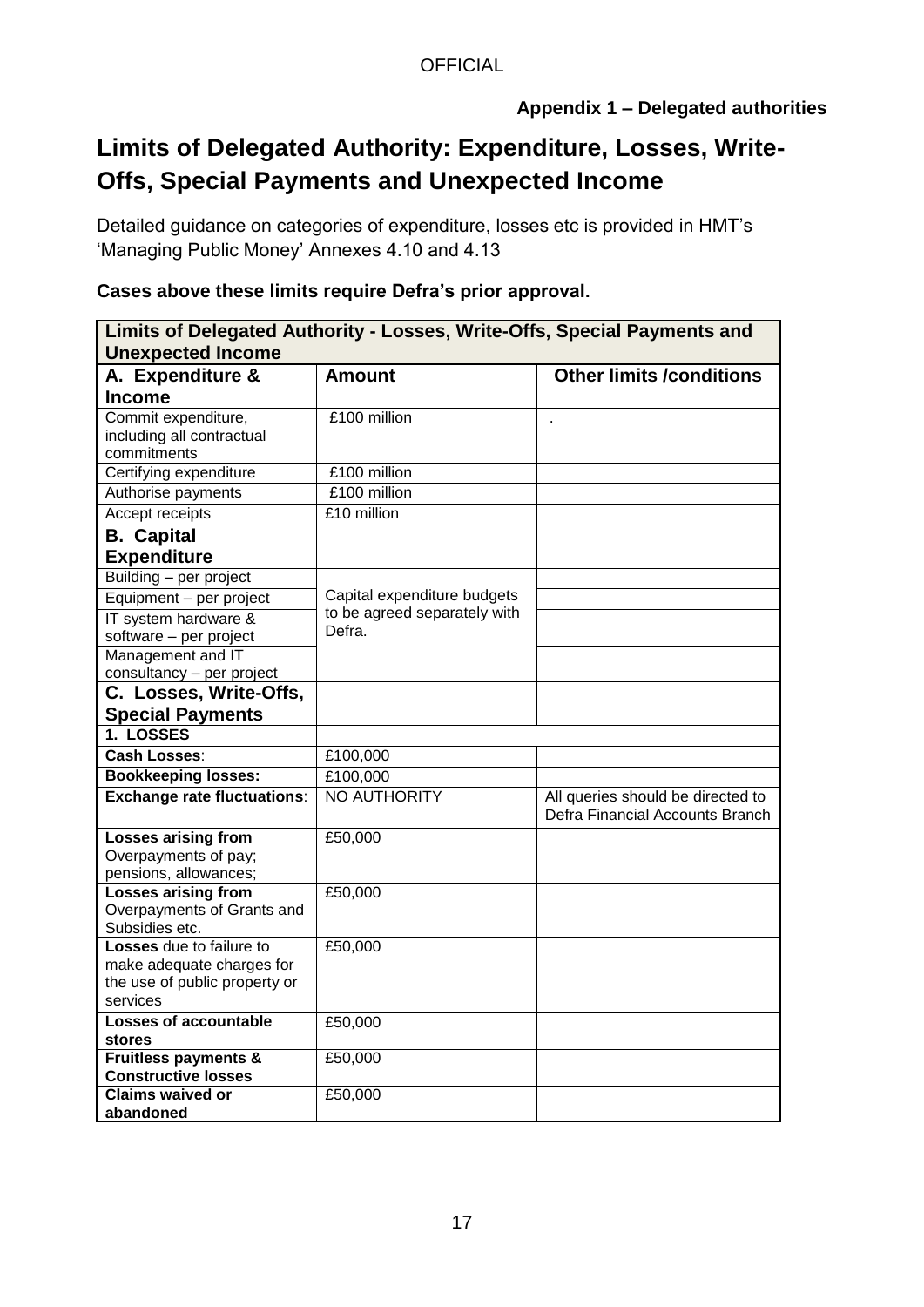| 2. OTHER                             |           |            |
|--------------------------------------|-----------|------------|
| Gifts of stores or property          | £10,000   |            |
| <b>Gifts to visiting Dignitaries</b> | £500      |            |
| Rewards for return of                | £5,000    | See Note 1 |
| stolen property                      |           |            |
| <b>Special Payments</b>              | £5,000    | See Note 1 |
| <b>Other compensation</b>            | £5,000    | See Note 1 |
| payments                             |           |            |
| Loss or damage for staff on          | £5,000    | See Note 1 |
| official business                    |           |            |
| Injury payments to non $-$           | £5,000    | See Note 1 |
| staff - official vehicles            |           |            |
|                                      |           |            |
| Personal injury - non staff          | £5,000    | See Note 1 |
| <b>Extra-statutory and ex-</b>       | £5,000    | See Note 1 |
| gratia payments                      |           |            |
| <b>Property related</b>              | £100,000  | See Note 2 |
| transactions                         |           |            |
| <b>3. GIFTS RECEIVED</b>             | Unlimited |            |

Note 1 - All Special Payments above the delegation limits shall be referred through Defra to the Treasury for approval in line with Chapter 4 and Annex 4.13 of *Managing Public Money*. Special severance payments are always classified as novel and contentious and therefore require HMT approval through Defra.

Note 2 - This category comprises the signing of new leases, renewals of existing leases, and the non-exercise of lease break options, any new property acquisitions, new build developments, sale and leaseback, and any freehold sales as part of national property controls. The Treasury will not normally approve spending in these areas over £100,000 without Cabinet Office agreement.

#### **Increases in Delegated Limits**

Should VMD want to increase the levels of the delegated limits set out in this Annex, they will need to submit a business case to Defra.

#### **Other Controls and Delegations**

VMD must also comply with other controls that might be periodically imposed by for example the Treasury or the Cabinet Office (through the work of its Efficiency Reform Group (ERG)). These will be notified separately